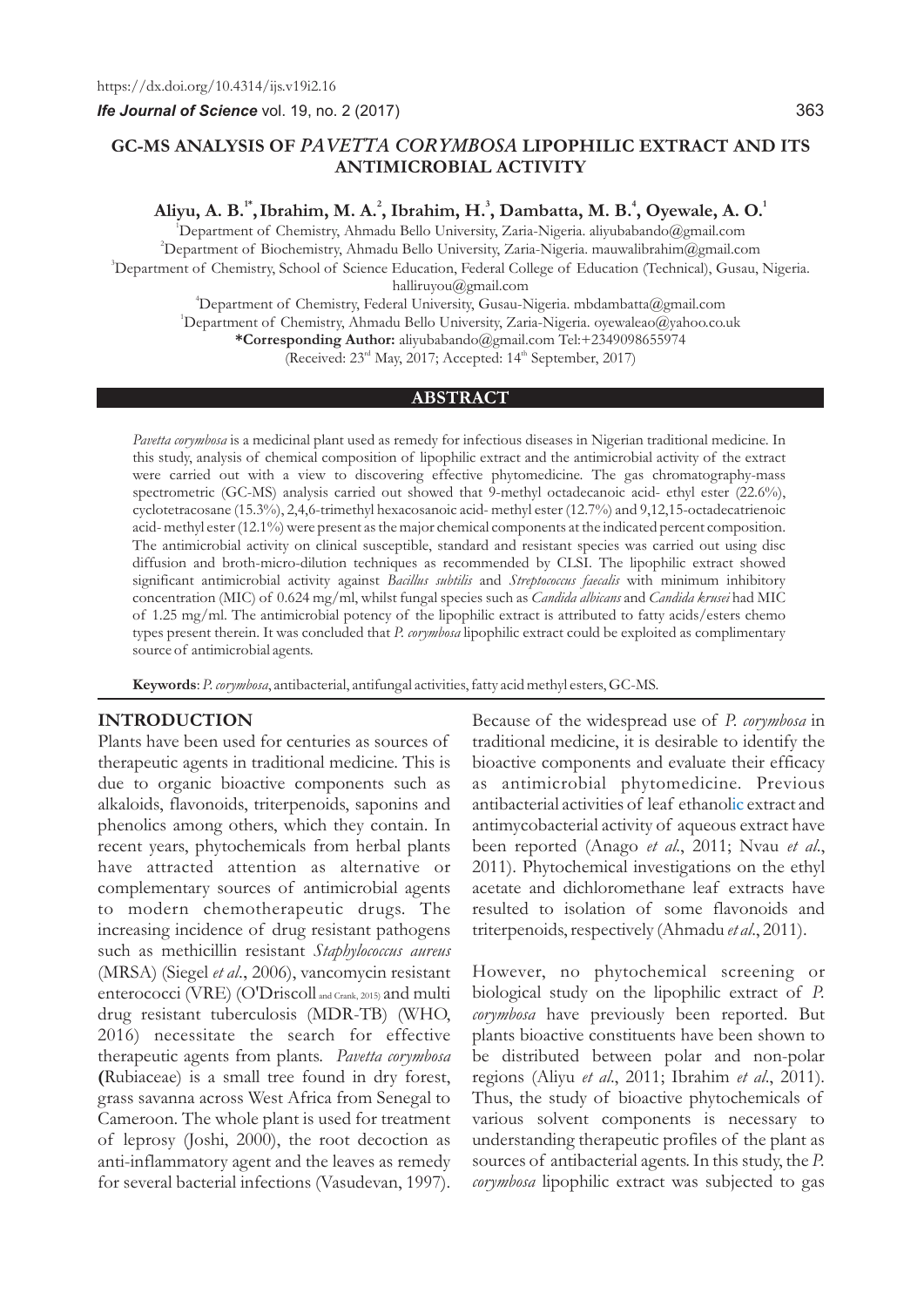chromatography-mass spectrometry (GC-MS) analysis to identify the bioactive components. In addition, the antimicrobial activity was investigated on standard, clinical susceptible and resistant bacterial species as well as fungal isolates.

## **MATERIALS AND METHODS**

#### **Collection of plant material and extraction**

The leaves of *Pavetta corymbosa* were collected in February, 2015 in Zaria, Kaduna State, Nigeria. The sample was authenticated at the Herbarium Unit, Department of Biological Sciences, Ahmadu Bello University, Zaria, Nigeria. Voucher specimen (No. 263) was deposited. The sample was air-dried and pulverized to powder. One hundred gram (100 g) of it was extracted with 500 ml of hexane by simple percolation on a shaker (Labcon, South Africa) for 24 h. The extract was filtered using whatman filter paper No. 2, and concentrated on a rotary evaporator (Büchi Rota vapor R-124) at 40 ºC to give the hexane extract (12.5 g) labeled as *Pavetta corymbosa* lipophilic extract (PCLE).

#### **Test organisms**

Bacterial clinical isolates: methicillin resistant *Staphylococcus aureus* (MRSA), vancomycin resistant *Enterococcus fecalis* (VRE), *Proteus vulgaris, Streptococcus pyogenes, Streptococcus faecalis* and standard strains including *Staphylococcus aureus*  NCTC 6571*, Escherichia coli* NCTC 10418*, Bacillus subtilis* NCTC 8236*, Salmonella typhi* ATCC 9184, *Pseudomonas aeruginosa* NCTC 6750 and four yeast isolates (*Candida tropicalis, Candida stellatoidea, Candida krusei* and *Candida albicans*) were used in this study. They were all obtained from the Department of Microbiology, Ahmadu Bello University Teaching Hospital (ABUTH) Shika. Isolates were purified on nutrient agar plates (Oxoid, UK) and characterized using standard microbiological and biochemical procedures (Cowan and Steel, 1974; McFadden, 1977).

# **Gas chromatography-mass spectrometric analysis (GC-MS)**

GC-MS analysis of the PCLE was conducted on Agilent technologies 6890 series GC coupled with an Agilent 5973 mass selective detector and driven by Agilent Chemstation software. A HP-5MS capillary column was used (30 m  $\times$  0.25 mm internal diameter  $\times 0.25$  µm film thickness). The carrier gas was ultra-pure helium at a flow rate of 1.0 ml/min and a linear velocity of 37 cm/sec. The injector temperature was set at 250 °C. The initial oven temperature was 60 °C and programmed to 280 °C at the rate of 10 °C/min with a hold time of 3 min. Injection of 1 μl was made in split less mode with a split ratio of 20:1. The mass spectrometer was operated in the electron ionization mode at 70 eV and electron multiplier voltage at 1859 V. Other MS operating parameters were as follows: ion source temperature 230 °C, quadrupole temperature 150 °C, solvent delay 4 min and scan range 50-700 amu. Compounds were identified by direct comparison of the retention times and mass spectral data with those in the National Institute of Standards and Technology (NIST) library and confirmation from published data in the literature was used (Masada, 1976). The relative percentage of each component was calculated by comparing its peak to the total areas.

#### **Antimicrobial assay, MIC, MBC and MFC**

The antimicrobial activity of the PCLE against the test microorganisms was determined using the disc diffusion method as described by Nostro *et al.*  (2000). Stock solution of extract (100 mg/ml) was prepared in 5% DMSO. The blank sterile disc (6 mm) was placed on the inoculated Mueller Hinton agar (MHA) surface and impregnated with 15μl of stock solution. Standard antibiotics disc of Sparfloxacin (30 μg/disc) and Fluconazole (30 μg/disc) were used as positive control for bacteria and fungi respectively. Plates were incubated at 37 ºC for 24 h and the activities were expressed as the mean diameter of inhibition zones (mm) from duplicate test produced by the extract. The minimum inhibitory concentration (MIC) was determined using micro broth dilution in accordance with CLSI, 2007. Serial dilution of sample extract was prepared between 0.1 mg/ml to 6.50 mg/ml concentration. The test tubes were inoculated with the suspension of the standardized inocula. These were incubated at 37 ºC for 24 h and observed for growth. The minimum inhibitory concentration (MICs) for each test organism was regarded as the lowest concentration that inhibited visible growth of the test organisms. The minimum bactericidal concentration (MBC) and minimum fungicidal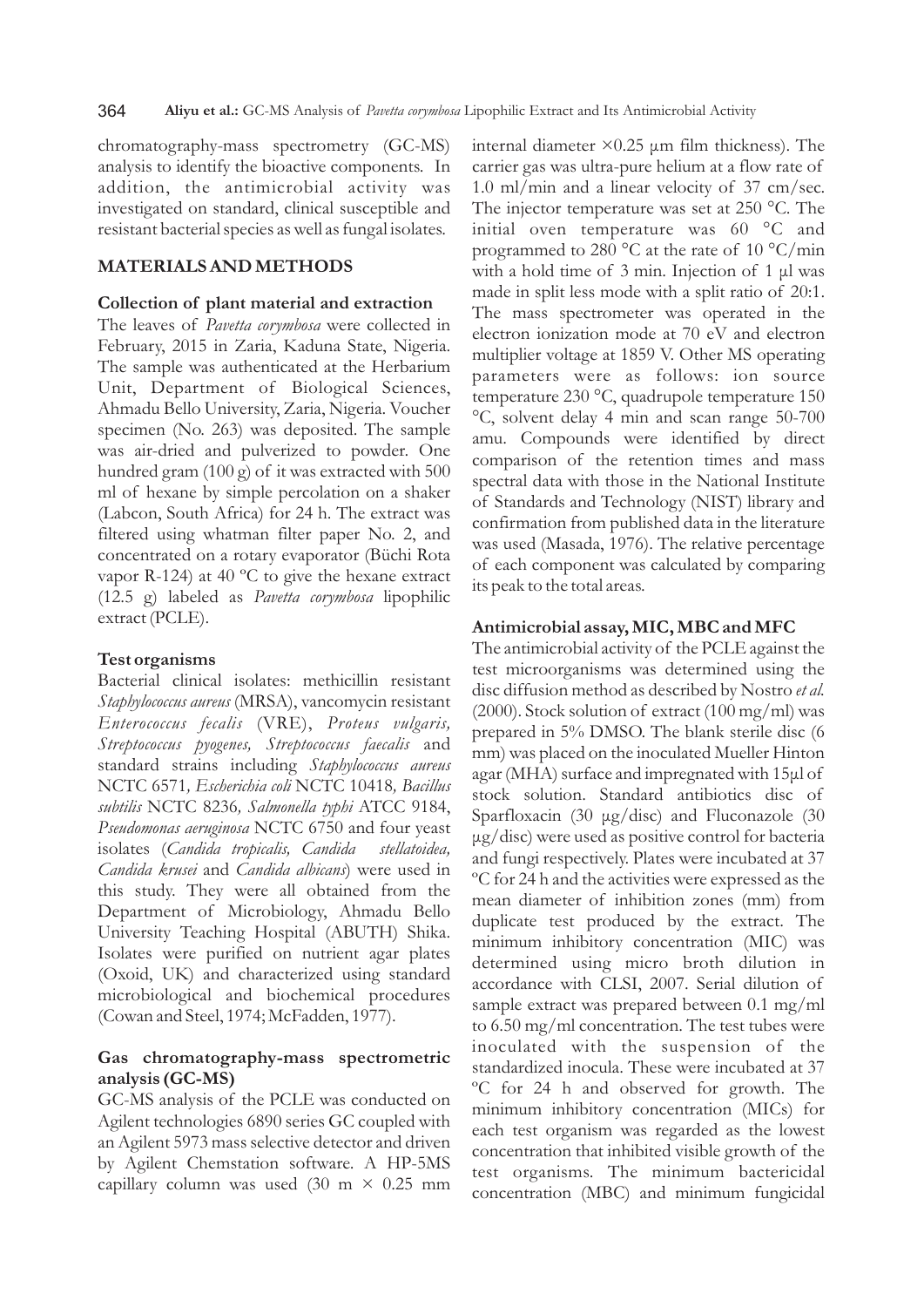concentration (MFC) were carried out via aseptic inoculation of cultures (100 μl) from growth-free MIC tubes on sterile nutrient agar plates and incubating at 37 ºC for 24 h for bacteria and 48 h for fungi. The MBC/MFC was recorded as the lowest concentration of extract showing no bacterial or fungal growth.

#### **RESULTS**

The chemical composition of the PCLE constitute largely fatty acid esters and the major compounds identified include octadecanoic acid, 9-methyl- ethyl ester (22.6%), cyclotetracosane (15.3%), hexacosanoic acid, 2,4,6-trimethylmethyl ester (12.7%) and 9,12,15-octadecatrienoic acid- methyl ester (12.1%). Other compounds including terpenes/terpenoids, steroids, aldehydes and ketones were identified in trace quantities as less than  $1\%$  (Table 1). The sensitivity of the test organisms to the PCLE was measured by zones of inhibition with a range between 22-29 mm. PCLE demonstrated significant antibacterial activity on *B. subtilis* (29 mm)*, S. faecalis* (28 mm) *S. aureus* (25 mm) and *S. pyogenes* (25 mm)*.* But organisms such as *E. coli*, *S. typhi*, *P. aeruginosa*, *C. stellatoidea* and VRE were resistant to the extract*.*  The MIC  $(0.625 \text{ mg/ml})$  and MBC  $(1.25 \text{ mg/ml})$ on *B. subtilis* were the lowest amongst the bacterial species tested. Similarly, fungal isolates such as *C. krusei* (25 mm; MIC 1.25 mg/ml) also demonstrated the lowest MFC. Despite bacterial virulence associated to drug resistant strains, MRSA (24 mm, MIC 1.25 mg/ml; MBC 5.0 mg/ml) was susceptible to PCLE.

**Table 1:** Chemical composition of lipophilic extract of *Pavetta corymbosa*

| Compound       | Compounds                                                            | <sup>a</sup> RT | $\frac{0}{0}$ |
|----------------|----------------------------------------------------------------------|-----------------|---------------|
| no.            |                                                                      | (min)           | composition   |
|                | Tetradecanoic acid, propyl ester                                     | 15.8            | 1.67          |
| 2              | Cyclotetracosane                                                     | 17.7            | 15.3          |
| 3              | Phytol                                                               | 18.0            | 10.0          |
| $\overline{4}$ | 9,12,15-octadecatrienoic acid, methyl ester, $(Z, Z, Z)$ -           | 19.3            | 12.1          |
| 5              | Octadecanoic acid, 9-methyl-, ethyl ester                            | 19.6            | 22.6          |
| 6              | Hexadecanoic acid, 2-hydroxy-, methyl ester                          | 21.0            | 1.89          |
|                | $p$ -menth-8(10)-en-9-ol, cis                                        | 21.3            | 1.46          |
| 8              | Octadecane                                                           | 22.2            | 7.20          |
| 9              | Hexacosanoic acid, 2,4,6-trimethyl-, methyl ester, (2R, 4S, 6R)-(-)- | 23.9            | 12.7          |
| 10             | Campesterol                                                          | 24.6            | 2.19          |
| 11             | N-carbethoxy-N-methoxymethylamine                                    | 24.8            | 1.62          |
|                | Major compounds identified                                           |                 | 88.73%        |
|                | *Compounds identified in traces                                      |                 | $7.27\%$      |
|                | Total                                                                |                 | 96%           |

<sup>a</sup>Retention time (in minutes) as eluted from DB-5 column, \*Compounds identified as <1%



**Figure 1:** Antimicrobial activity of *P. corymbosa* lipophilic extract (PCLE)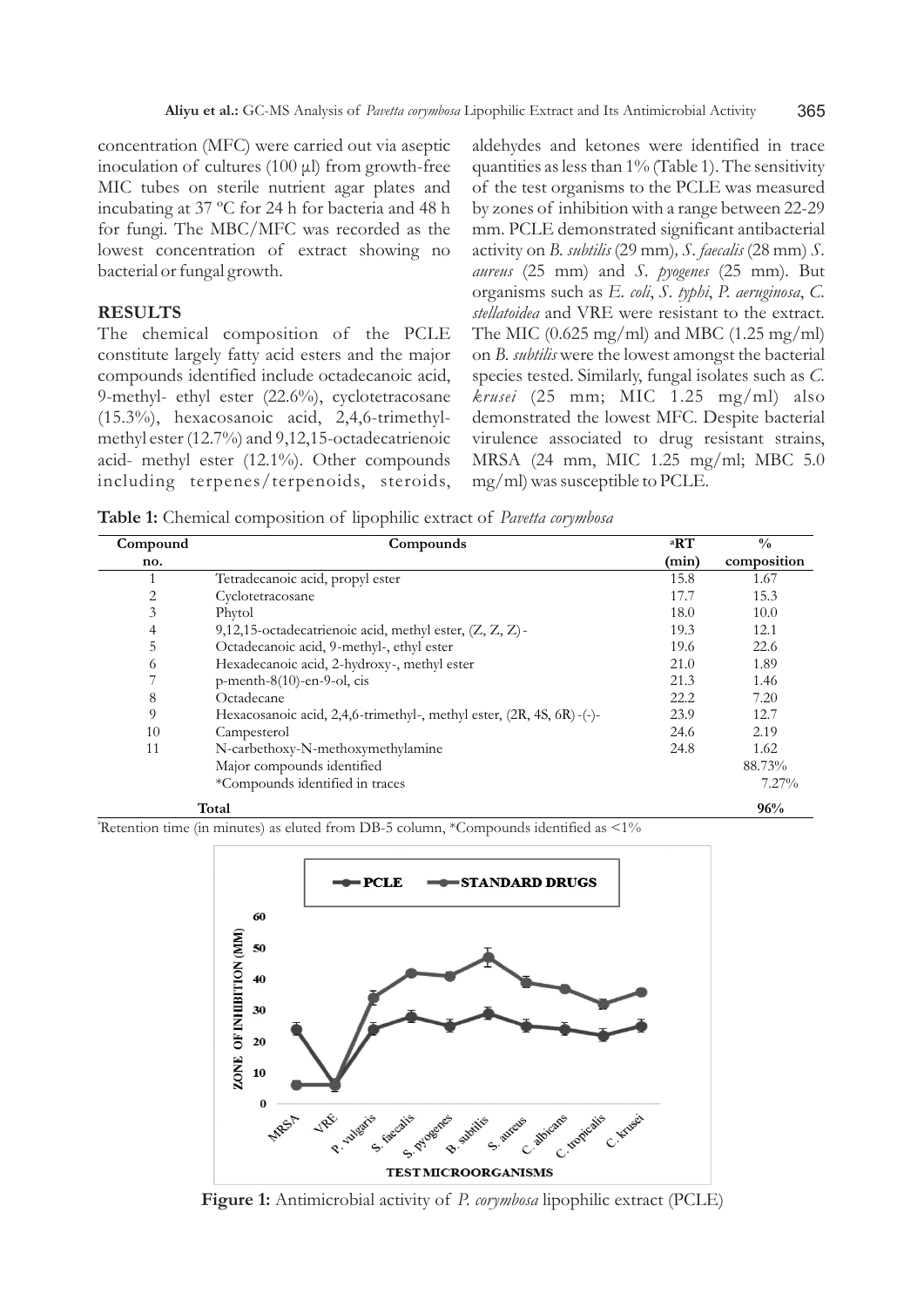366 **Aliyu et al.:** GC-MS Analysis of *Pavetta corymbosa* Lipophilic Extract and Its Antimicrobial Activity

# **DISCUSSION**

The polar extracts of *P. corymbosa* have previously been reported for preliminary phytochemical and biological studies (Anago *et al*., 2011; Nvau *et al*., 2011). But in this study, the lipophilic components of *P. corymbosa* extract have been identified by GC-MS analysis (Table 1) and evaluated to be highly potent antimicrobial agents. Out of the thirty-four (34) components analyzed by the GC-MS, twentyseven (27) were identified which constitutes 96% of total composition. They are largely fatty acid/esters, steroid and hydrocarbons (Table 1). Some of them including campesterol have been identified as active component of ethyl acetate extract of *Cenchrus setigerus* on bacterial pathogens (Singariya *et al*., 2012). In addition, an analogue of octadecanoic acid 9-methyl-ethyl ester isolated from neem oil had antibacterial activity on *S. aureus*, *E. coli* and *S. typhi* (Zhong *et al*., 2010). Gram-positive bacteria such as *B. subtilis* and *S. aureus* are more susceptible to drug molecules than the Gram-negative bacteria. This could be linked

to the high cell wall permeability which allows easy penetration of bioactive compounds into cytoplasm of Gram-positive bacteria. But in contrast, Gram-negative bacterial cell wall is a barrier to penetration of molecules thus becoming resistant to treatment (Lambert, 2002). However, despite the preferential inhibition of Gram-positive bacteria; the PCLE demonstrated fungi static activity on *candida* strains indicating some level of broad-spectrum activity of the extract.

Generally, fatty acid/ester chemo-types are ubiquitous in higher plants with several functions as membrane metabolites (Chandrasekaran *et al*., 2011). But their chemical content and composition varies largely from amongst species probably due to environmental differences as well as plants genetics (Figueiredo *et al*., 2008). Hence, the chemical or structural motifs of fatty acids and their aggregate composition have enormous implications to antibacterial activity.



**Figure 2:** Chemical structures of major compounds of PCLE identified by GC-MS

**1**.Tetradecanoic acid- propyl ester, **2**. Cyclotetracosane, **3**. Phytol, **4**. 9,12,15-octadecatrienoic acid- methyl ester, **5**. 9-methyl octadecanoic acid- ethyl ester, **6**. 2-hydroxy hexadecanoic acid- methyl ester, **7**. *Cis*-p-menth-8(10)-en-9-ol, **8**. Octadecane, **9**. 2,4,6-trimethyl hexacosanoic acid- methyl ester, **10**. Campesterol and **11**. N-carbethoxy-N-methoxymethylamine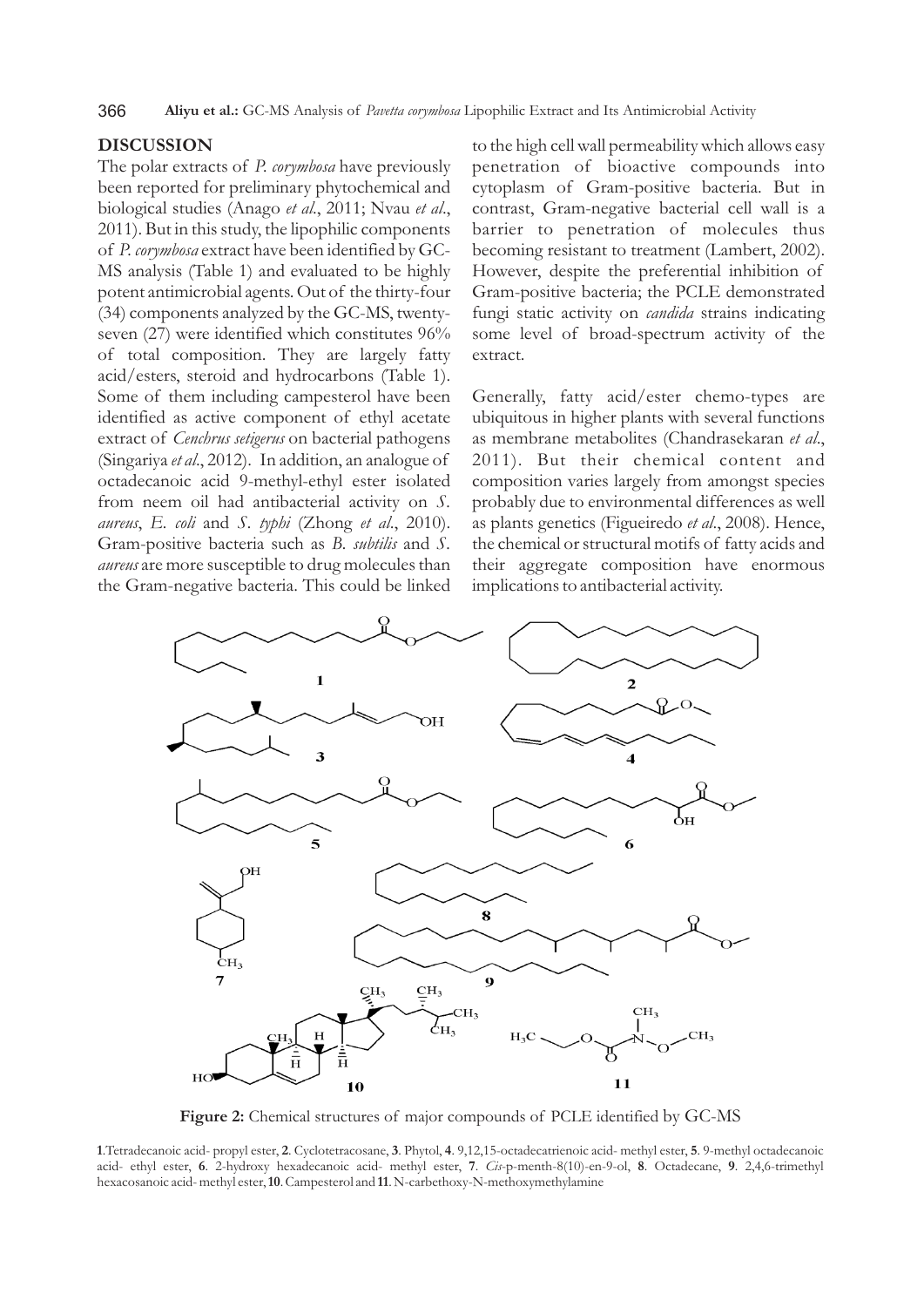#### 6

Previous study of fatty acids (FA) and their methyl esters (ME) from *Sesuvium portulacastrum* in relation to antibacterial and antifungal activities, showed that free carboxy-OH group in medium chain unsaturated fatty acids resulted to strong activity against Gram positive bacteria (Desbois and Smith, 2010). In contrast to our findings, the major compounds identified in this study are mostly long chain saturated fatty acid methyl esters (FAME), yet remarkable antibacterial activity was recorded especially on the MRSA compared to standard drug used (Figure 1). This may suggest that the efficacy of PCLE depends largely on aggregate mixture of major compounds constituting about 89% of the identified components (Figure 2). Thus, it is also suggestive that the antimicrobial activity of PCLE was mediated by either additive or synergistic interactions of the FAME, hydrocarbons, terpenes and steroid. We concluded that the lipophilic compounds of *P. corymbosa* leaf possess potent antimicrobial activities *in vitro* which lend credence to the use of this plant for treating various bacterial and fungal diseases. It will be beneficial to further isolate and characterize some bioactive components from the plant which may serve as adjuncts in the treatment of infectious diseases.

#### **ACKNOWLEDGMENTS**

To Mr. Neal Broomhead of School of Chemistry and Physics, UKZN Westville, Durban, South Africa for running the GC-MS and Dr Hafizah Yousuf Chenia of Microbiology Discipline, School of Life Sciences, UKZN Westville, Durban, South Africa, for technical comments on the manuscript.

#### **REFERENCES**

- Ahmadu, A.A., Agunu, A., Magiatis, P. 2011. Triterpenoids and flavonoids from *Pavetta corymbosa*. *Planta medica*. 77 - PG24. DOI: 10.1055/s-0031-1282508
- Aliyu, AB., Musa, A.M., Abdullahi, M.S., Ibrahim, M.A., Tijjani, M.B., Aliyu, M.S. Oyewale, A.O. 2011. Activity of saponin fraction of *Anisopus mannii* against some pathogenic microorganisms. *Journal of Medicinal Plant Research*. 5 (31): 6709-6713.
- Anago, E., Lagnika, L., Gbenou, J., Loko, F.,

Moudachirou, M., Sanni, A. 2011. Antibacterial activity and phytochemical study of six medicinal plants used in Benin. *Pakistan Journal of Biological Sciences*. 14(7): 449-455.

- Chandrasekaran, M., Senthilkumar, A., Venkatesalu, V. 2011. Antibacterial and antifungal efficacy of fatty acid methyl esters from the leaves *of Sesuvium portulacastrum* L. *European Review in Medical Pharmacological Sciences*. 15:775-780.
- Clinical and Laboratory Standards Institute (CLSI) M100-S17. *Performance Standards for Antimicrobial Susceptibility Testing*, 17th informational supplement 2007; 27:1, Wayne, PA.
- Cowan, S.T., Steel, K. F. 1974. *Manual for Identification of Medical Bacteria*. 2<sup>nd</sup> Edition, London: Cambridge University Press. pp. 97-115
- Desbois, A. P., Smith, V. J. 2010. Antibacterial free fatty acids: activities, mechanisms of action and biotechnological potential. *Applied Microbiology and Biotechnology*. 85:1629-1642.
- Figueiredo, A. C., Barroso, J.G., Pedro, L.G., Scheffer, J.J.C. 2008. Factors affecting secondary metabolite production in plants: volatile components and essential oils. *Flavor and Fragrance Journal*. 23: 213- 226.
- Ibrahim, S., Ibrahim, M. A., Musa, A. M., Aliyu, A. B., Haruna, S. N., Okafor, A. I. 2011. *Indigofera pulchra* leaves extract contain anti-*Plasmodium berghei* agents. *Bangladesh Journal of Pharmacology*. 6(2): 69-73.
- Joshi, S. G. 2000. *Medicinal Plants.* New Delhi: Oxford and IBH Publishing Co. PVT Ltd. p. 224.
- Lambert, P. A. 2002. Cellular impermeability and uptake of biocides and antibiotics in Gram positive bacteria and mycobacteria. *Journal of Applied Microbiology*. 92:465-545.
- Masada, Y. 1976. *Analysis of Essential Oil by Gas Chromatography and Spectrometry*. New York: John Wiley & Sons.
- McFadden, J. F. 1977. *Biochemical Tests for identification of Medical Bacteria*. Baltimore: The William and Wilkins Company. pp. 392-452.
- Nostro, A., Germanŏ, M. P., D'Angelo, V., Marino, A., Cannattelli, M. A. 2000. Extraction